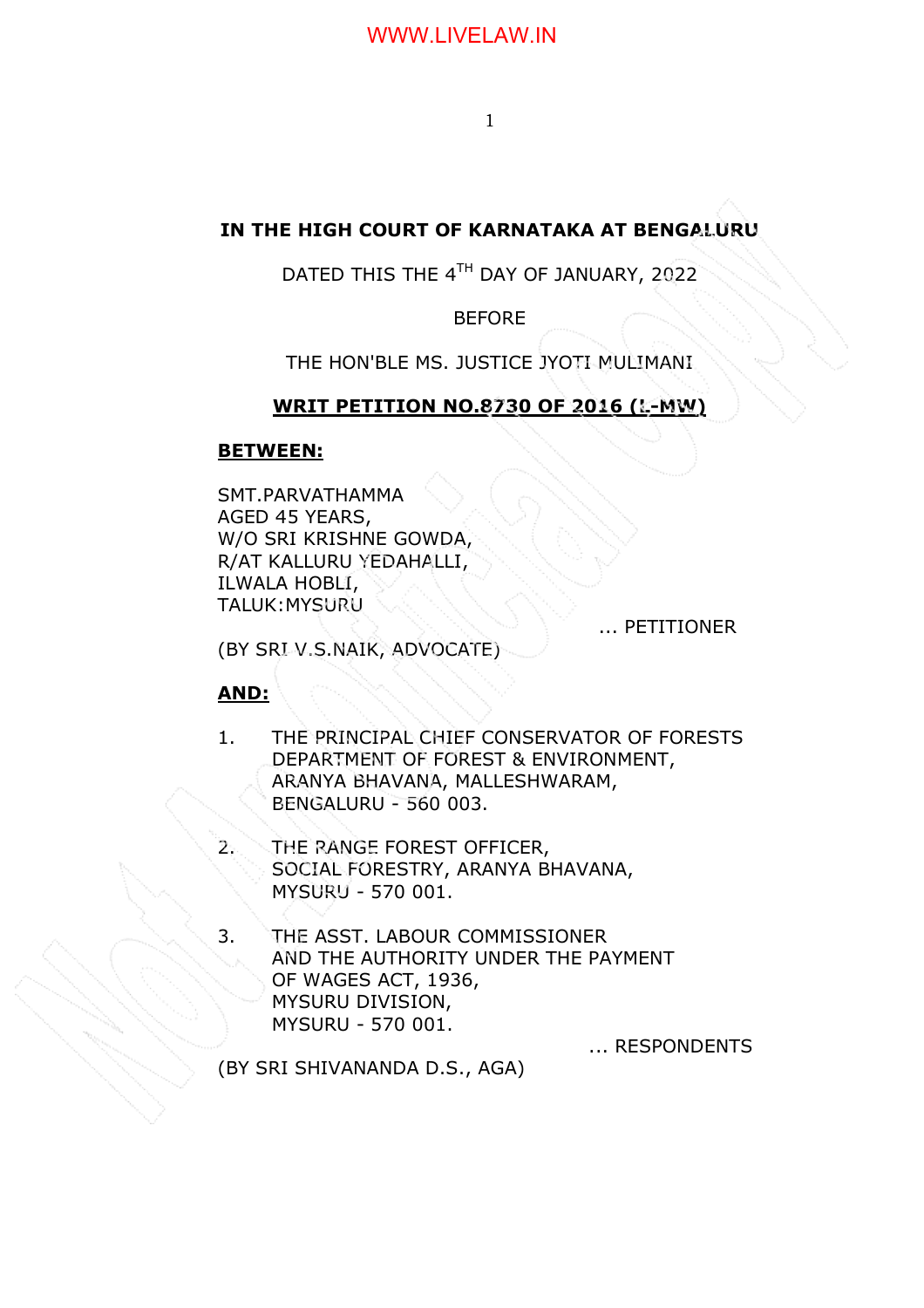THIS WRIT PETITION IS FILED UNDER ARTICLES 226 AND 227 OF THE CONSTITUTION OF INDIA, SEEKING CERTAIN RELIEFS.

THIS WRIT PETITION COMING ON FOR PRELIMINARY HEARING IN 'B' GROUP, THIS DAY, THE COURT MADE THE FOLLOWING:

#### **ORDER**

 Sri.V.S.Naik, learned counsel for petitioner and Sri.Shivananda D.S., learned AGA for respondents, have appeared in-person.

2. In this writ petition, petitioner has assailed the order passed by the third respondent at Annexure-A, dated 28.01.2015 in case No.ಸಕಾಆಮ್ಸೆ/ವೇಪಾಕಾ/ಸಿಆರ್-8/14-15 and the order dated 28.08.2015 vide Ref.No.ಸಕಾಆಮ್ನೆ/ವೇಪಾಕಾ/ಸಿಆರ್– 8/14-15 at Annexure-'D'.

3. The facts of the case are stated as under:-

It is stated that the petitioner was working under the second respondent as a Watcher. The petitioner's husband Sri.Krishne Gowda was also working as a Watcher. Both of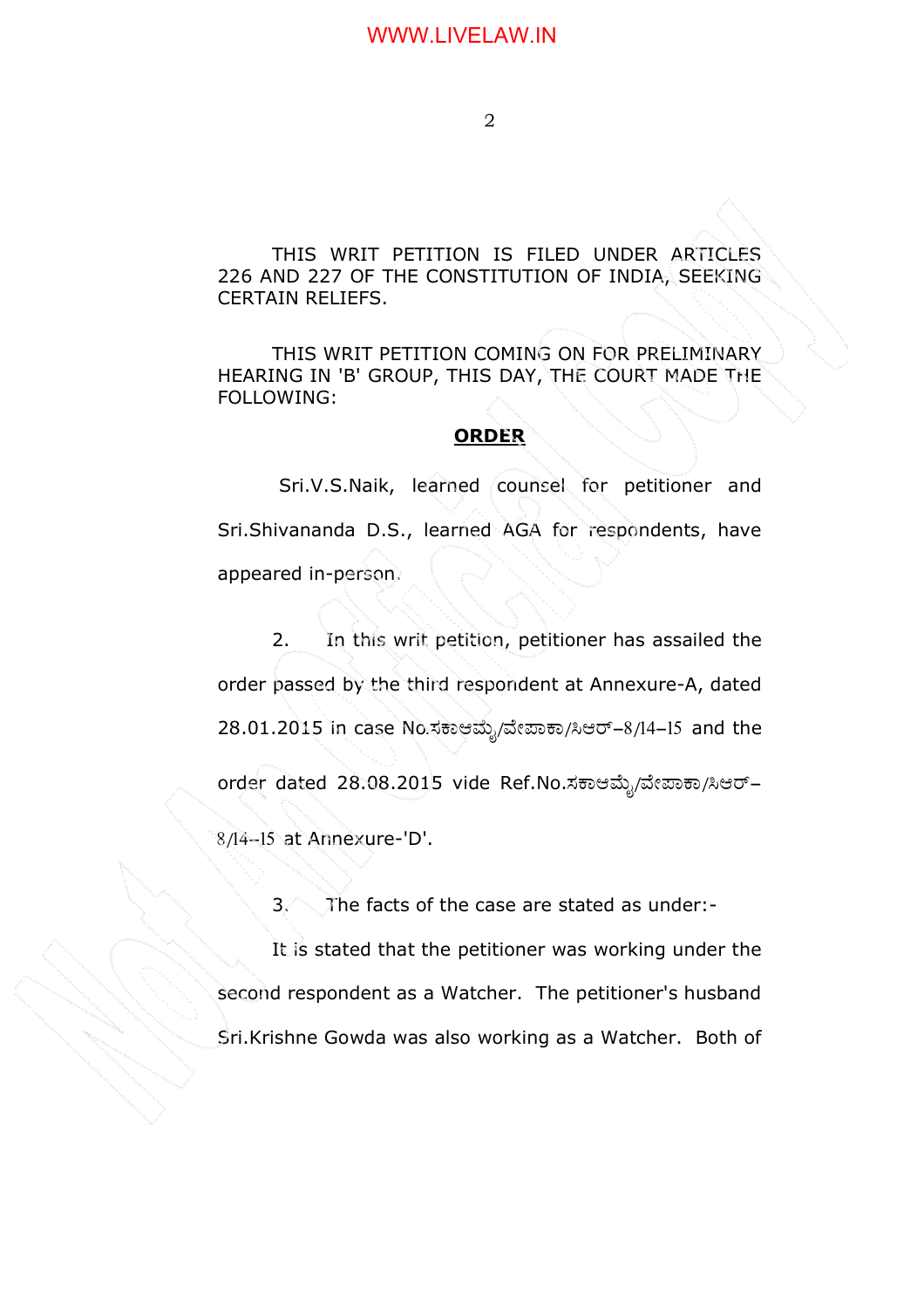them were working continuously. It is stated that the second respondent did not pay the wages to the petitioner with effect from 21.01.2012 onwards. Similarly, petitioner's husband Sri.Krishne Gowda was also denied wages from 03.04.2012 onwards. Both of them were requesting the second respondent to pay them the wages regularly and the request was not considered by the second respondent.

It is also averred that the petitioner was due in a sum of Rs.78,708/- (Rupees Seventy-Eight Thousand Seven Hundred and eight only) towards wages from January 2012 to 28.02.2013 at the rate of Rs.5622.14/- (Rupees Five Thousand Six Hundred and Twenty-Two and fourteen paise only) being the monthly wage. The petitioner's husband Sri.Krishne Gowda was due in a sum of Rs.67,464/- (Rupees Sixty-Seven Thousand Four Hundred and Sixty-Four only) towards unpaid wages from the second respondent.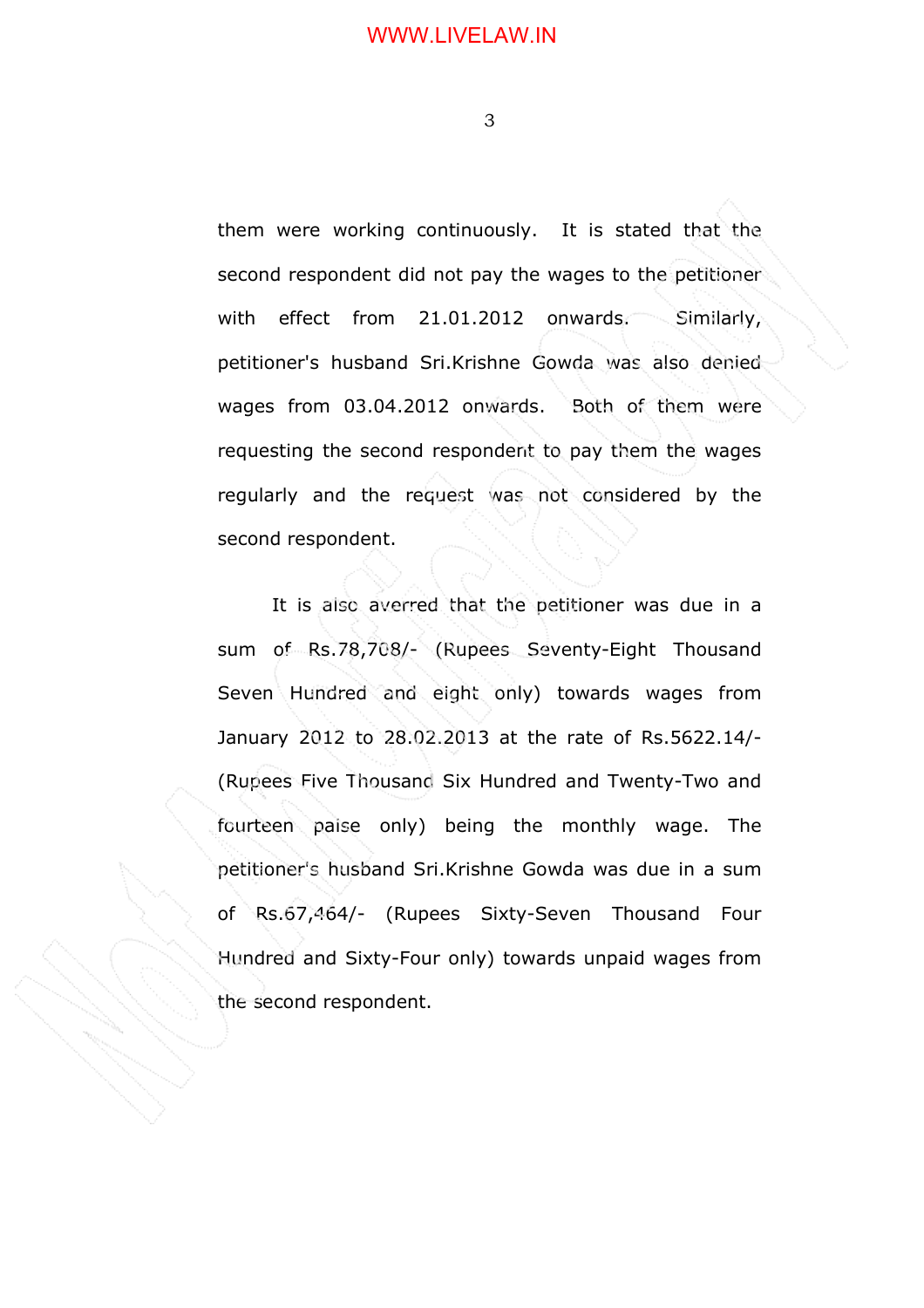The petitioner and her husband filed an application before the Assistant Labour Commissioner and the Authority under the Payment of Wages Act, 1936 (hereinafter referred to as 'Act'). A joint application was filed. The application was registered as CR-8 of 2014-15 by the third respondent. On behalf of the applicants 7 witnesses were examined as PWs.1 to 7 and 3 documents were marked as Exs.P1 to P3. The respondents did not lead any evidence and no documents were marked.

It is further stated that the third respondent allowed the claim petition only in respect of petitioner's husband Sri.Krishne Gowda by order dated 28.01.2015 holding that the said Sri.Krishne Gowda is entitled to claim wages on the basis of minimum wages notified by the Government i.e., at Rs.3727.92/- (Rupees Three thousand seven hundred and twenty seven and ninety two paise only) per month and further held that Sri.Krishne Gowda is entitled for a sum of Rs.40,385.80/- (Rupees Forty Thousand Three Hundred and Eighty Five and eighty paise only) towards 10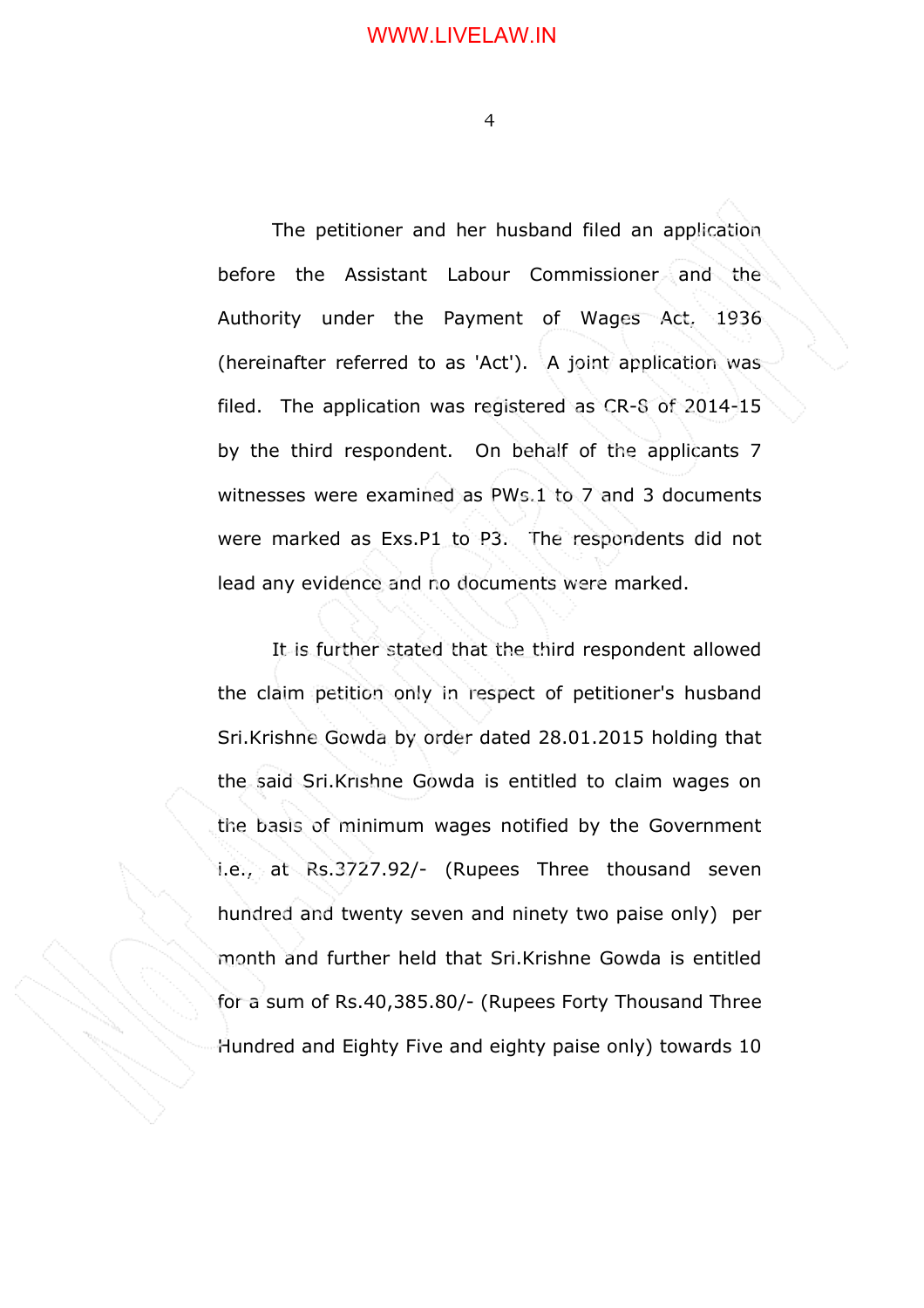months wages and for delay in not paying the wages due to the workman, the second respondent was held liable to pay Rs.16,500/- as compensation and in all, it was held that Sri.Krishne Gowda is entitled for a sum of Rs.60,613.72/- (Rupees Sixty Thousand Six Hundred and Thirteen and Seventy two paise only). However, the claim of the petitioner was rejected on the ground that the petitioner did not sign the claim application and as such she cannot maintain the application claiming unpaid wages from the second respondent.

Aggrieved by the rejection, petitioner filed an application under Section 18 of the Act read with Section 151 CPC to recall the order dated 28.01.2015 insofar as it relates to her case and permit her to rectify the defect in the claim application filed by her under Section 16 of the Act.

The petitioner also filed another application under Section 5 of the Limitation Act to condone the delay in filing the recalling application. The third respondent issued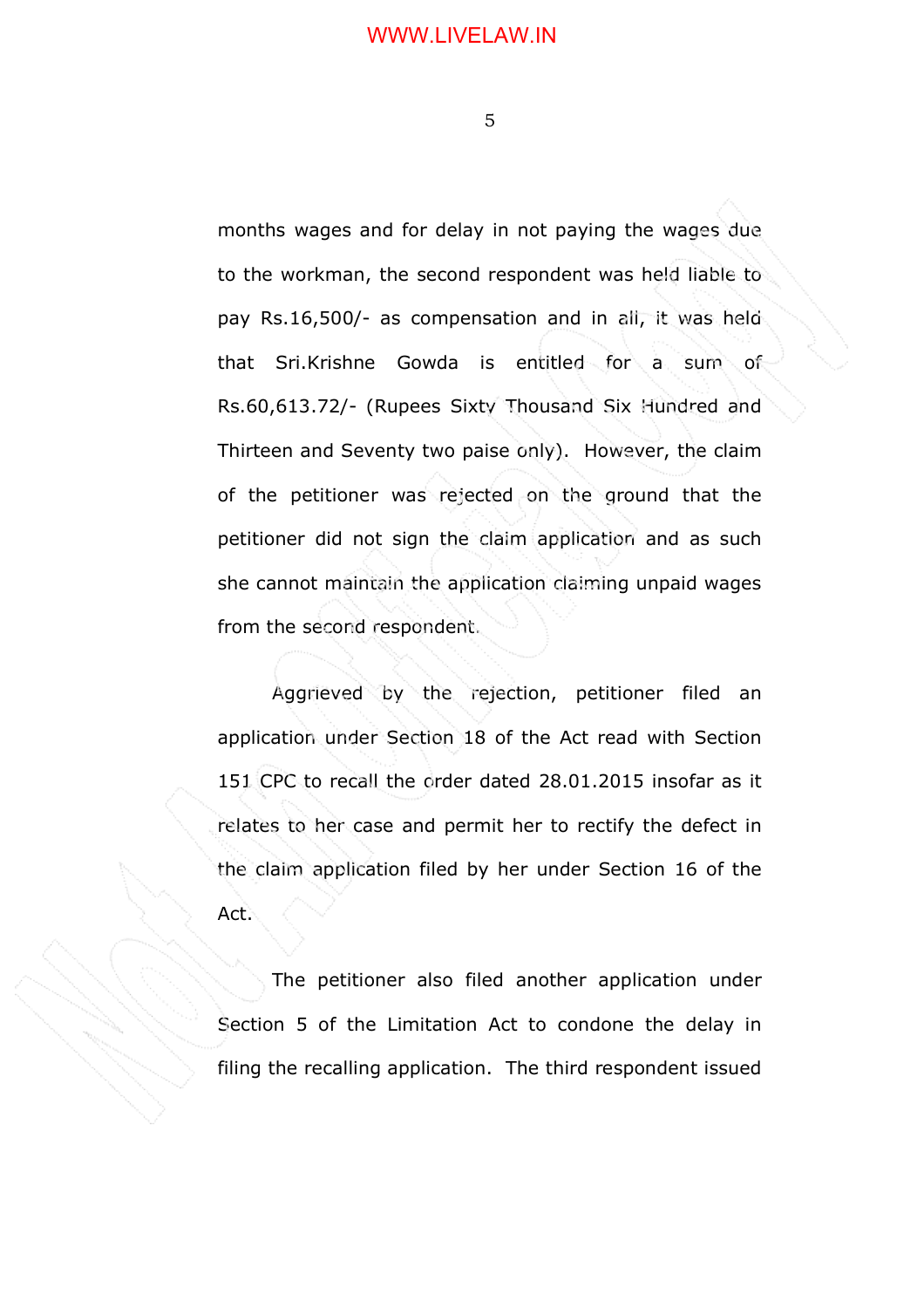an Endorsement rejecting the claim made by the petitioner vide application dated 28.07.2015 holding that the Authority under the Act is not empowered to recall the order and hence, the petitioner was advised to take up the matter in appeal for redressal of her grievance.

Under these circumstances, left with no other alternate or efficacious remedy, petitioner has invoked the writ of jurisdiction of this Court under Articles 226 and 227 of the Constitution of India.

4. Sri.V.S.Naik, learned counsel for petitioner submits that order / endorsement issued by the third respondent is liable to be quashed since the third respondent has committed errors which are apparent on the face of records.

Next, he submitted that the third respondent ought to have seen that not signing the claim application by the petitioner is a defect which is curable and the Authority under the Act has got powers to permit the claimant to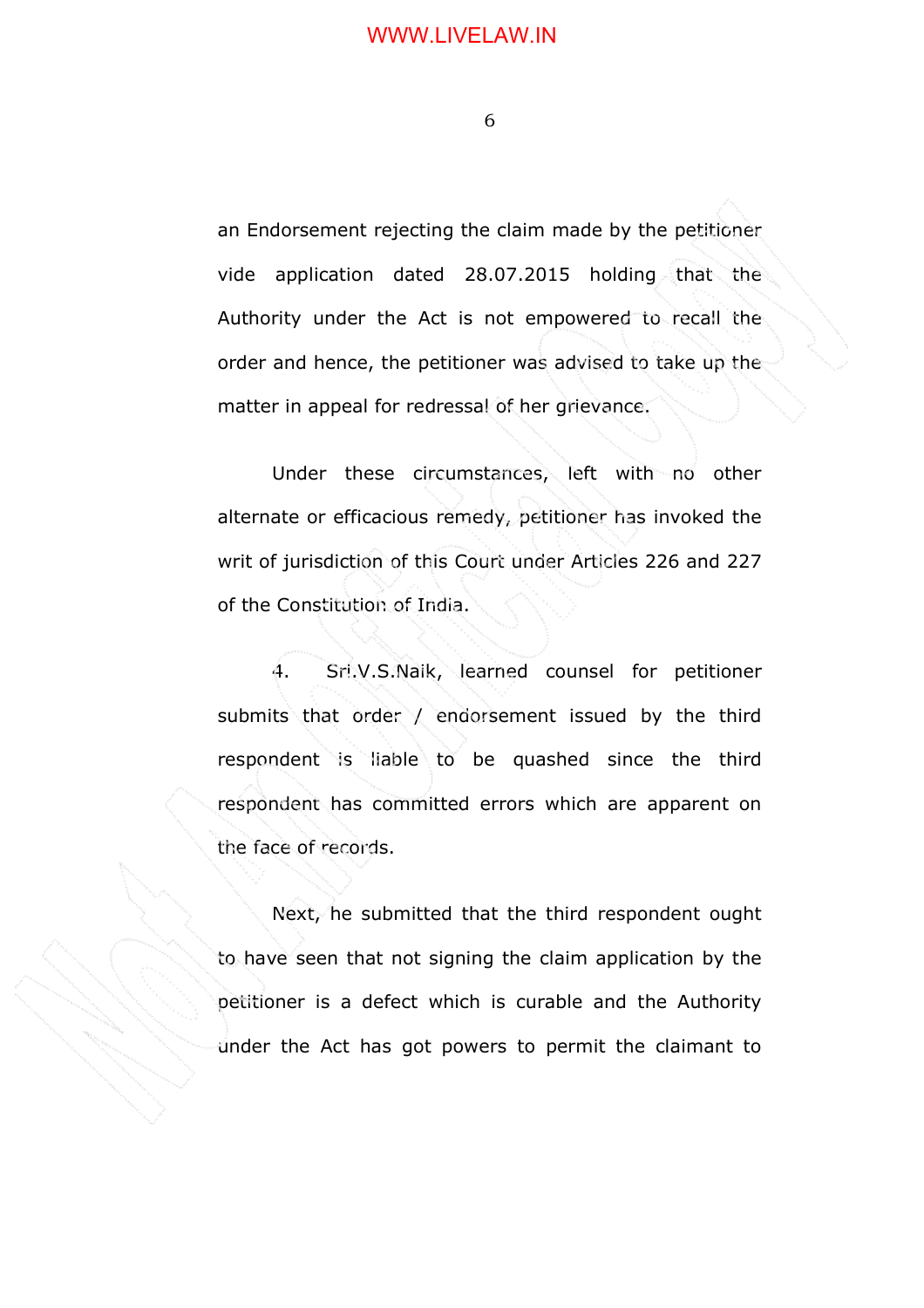#### WWW.LIVELAW.IN

7

cure the defect and thereafter prosecute the claim application in accordance with law.

A further submission was made that it is only a technical mistake which is curable and the Authority under the Act is empowered to entertain the application after the defect is cured. However, the third respondent failed to exercise powers vested in it. It is submitted that in any view of the matter the Payment of Wages Act being a beneficial piece of legislation, the weaker section i.e., the Workmen cannot be denied the legal entitlement by applying technicalities while adjudicating the claim applications.

Counsel submitted that petitioner is an illiterate and belonging to the lowest cadre i.e., Watcher working under the second respondent is denied of her earned wages. In view of the same, the issue of endorsement and non-consideration of petitioner's claim cannot be sustained. Hence, the same is liable to be quashed and the matter requires remand.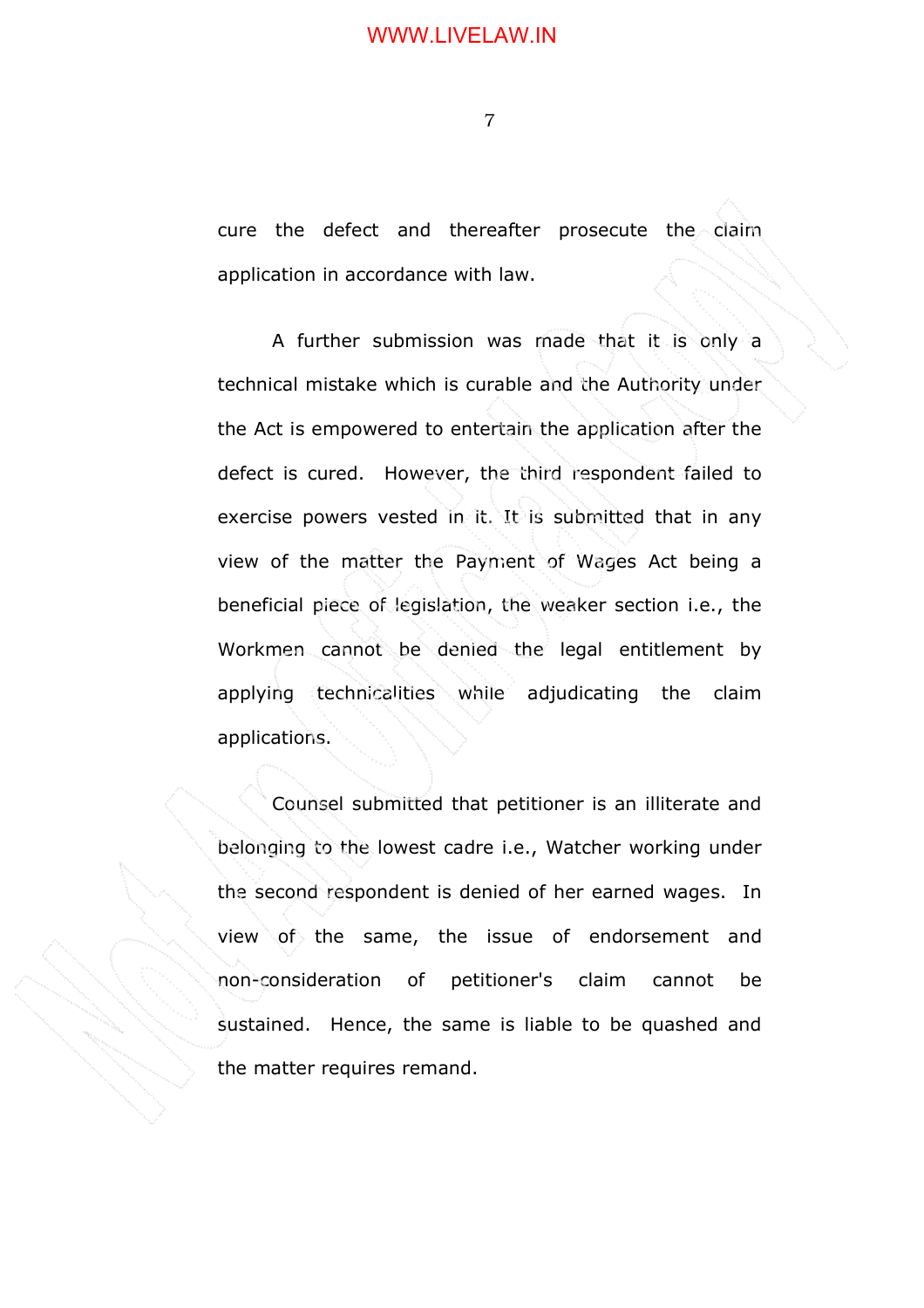Lastly, he submitted that a direction may be issued to the third respondent - The Assistant Labour Commissioner to permit the petitioner to sign the claim petition and to direct the third respondent to adjudicate. the dispute in accordance with law.

5. Sri.Shivananda D.S, learned Additional Government Advocate justified the endorsement.

Next, he submitted that petitioner should be diligent in prosecuting the claim. He also submitted that apparently the petitioner did not sign the claim application. Therefore, the third respondent - The Assistant Labour Commissioner is justified in not considering the claim of the petitioner.

Counsel vehemently urged that the third respondent in extenso referred to the oral and documentary evidence on record and rightly concluded that the claim petition of the petitioner cannot be considered. He also submitted that once the order is passed, there is no provision to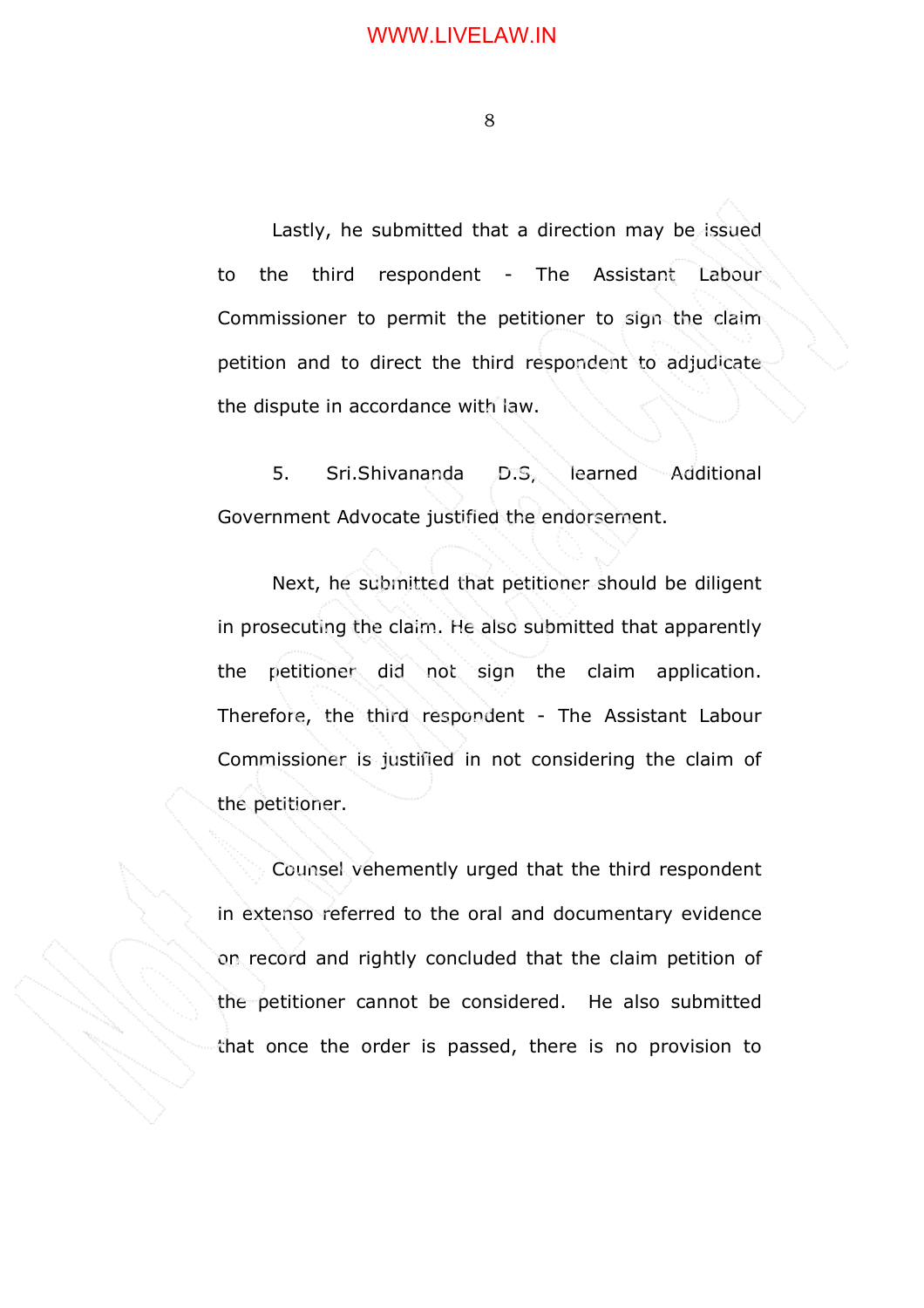recall the order and permit the petitioner to agitate the matter in the same Court. Therefore, he submitted that petitioner has to approach the appropriate forum to challenge the order passed by the Assistant Labour Commissioner at Annexure-'A'.

Lastly, he submitted that petitioner has not made out any good grounds to exercise the power under Articles 226 and 227 of the Constitution of India . Accordingly, he prayed that the petition may be dismissed.

6. Heard the contention urged on behalf of the parties and perused the Annexures with care.

 The short point which arises for consideration is whether the third respondent - the Assistant Labour Commissioner is justified in not considering the claim of the petitioner?

 7. The facts have been sufficiently stated. It is not in dispute that the petitioner and her husband moved a joint application for payment of wages before the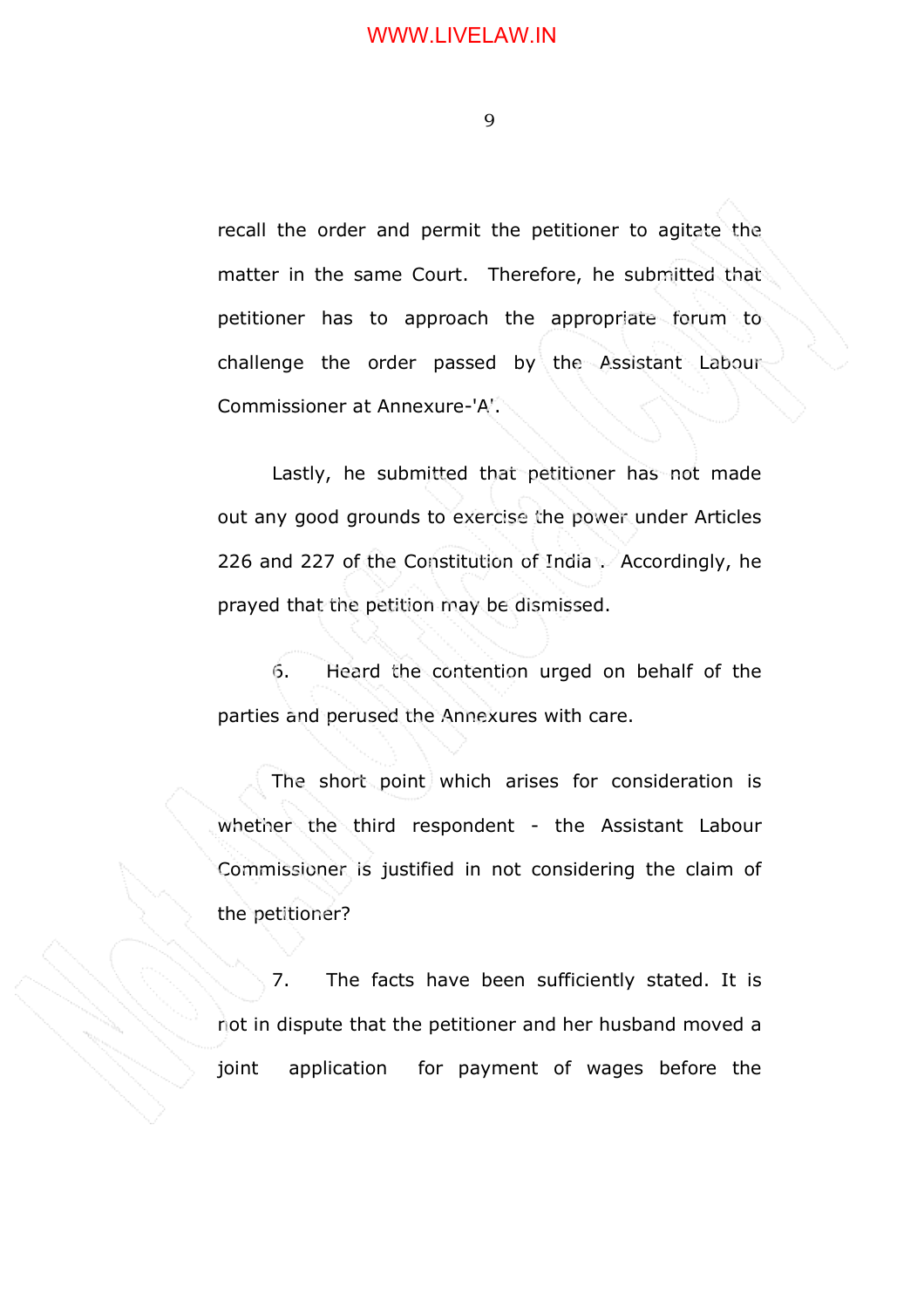Assistant Labour Commissioner. The claim petition was partly allowed and the claim of the petitioner was not entertained on the ground that she has not signed the claim application. It is also not in dispute that permission was sought to rectify or cure the defect. But the same was not accorded.

 Sri.V.S.Naik, submitted that non-signing the application is only a technical mistake and the same is curable. I find considerable force in the said submission. The Authority under the Act could have permitted the petitioner to sign the application and thereafter decided the claim.

While addressing the argument learned AGA submitted that an appeal under Section 17 of the Payment of Wages Act, 1936 is maintainable.

By way of answer, Sri.V.S.Naik, learned counsel submitted in the instant case, the claim petition itself is not considered by the Assistant Labour Commissioner on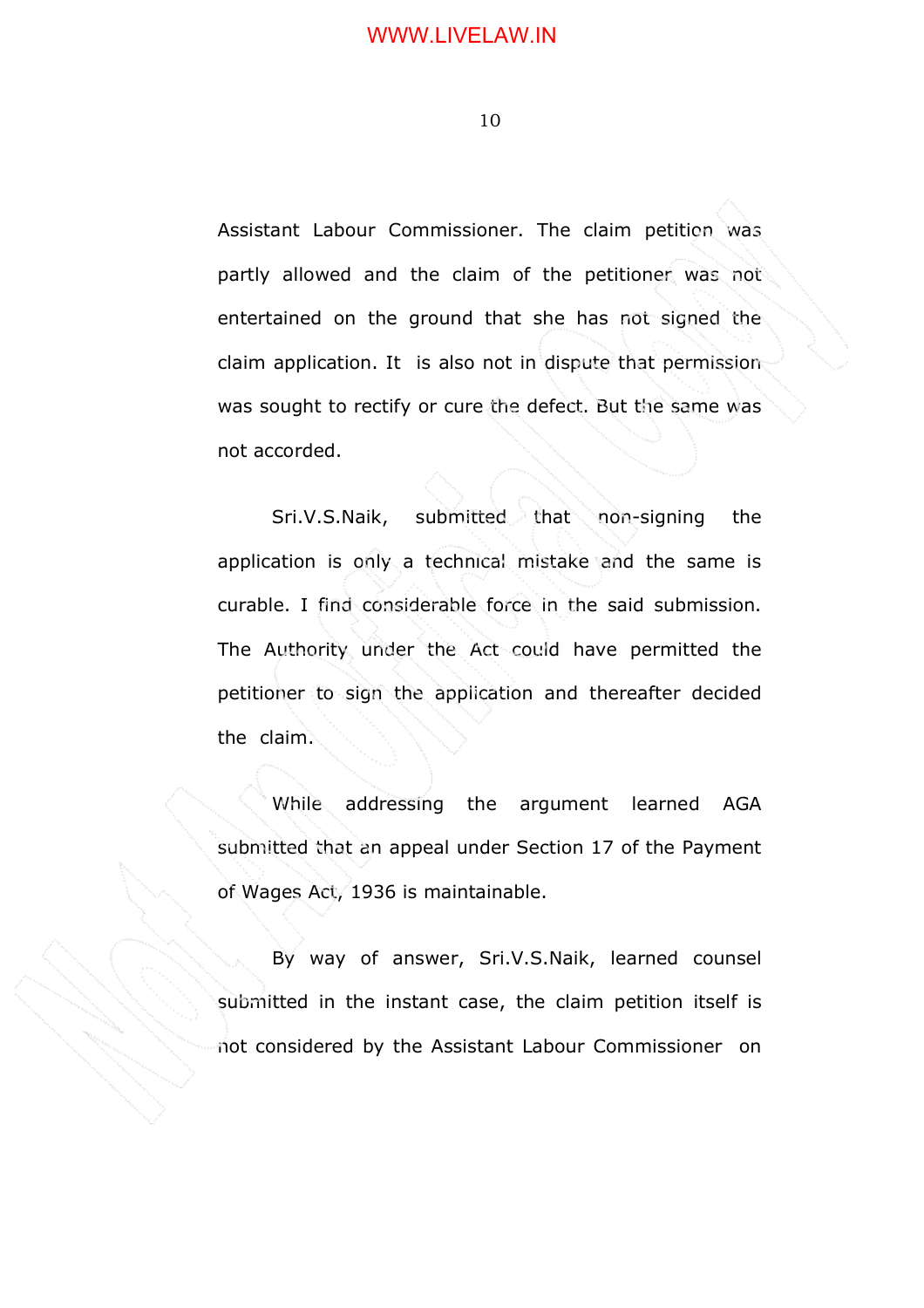technical ground that the claim application is not signed by the petitioner. Hence, the question of filing an appeal before the appropriate forum does not arise.

I have considered the rival contentions with care. The appeal under Section 17 will be filed when the claim is adjudicated and the amount is awarded. But in the instant case, no amount is awarded to the petitioner. Hence, question of filing appeal does not arise.

 It is needless to say that Payment of Wages is a beneficial piece of enactment. The workmen cannot be denied the legal entitlement by applying technicalities while adjudicating the claim application more so, when the defect is simply curable.

 In the present case, the petitioner has not signed the claim application and the same is curable by permitting her to sign the same. Hence, I have no hesitation in holding that the non-consideration of the claim petition is totally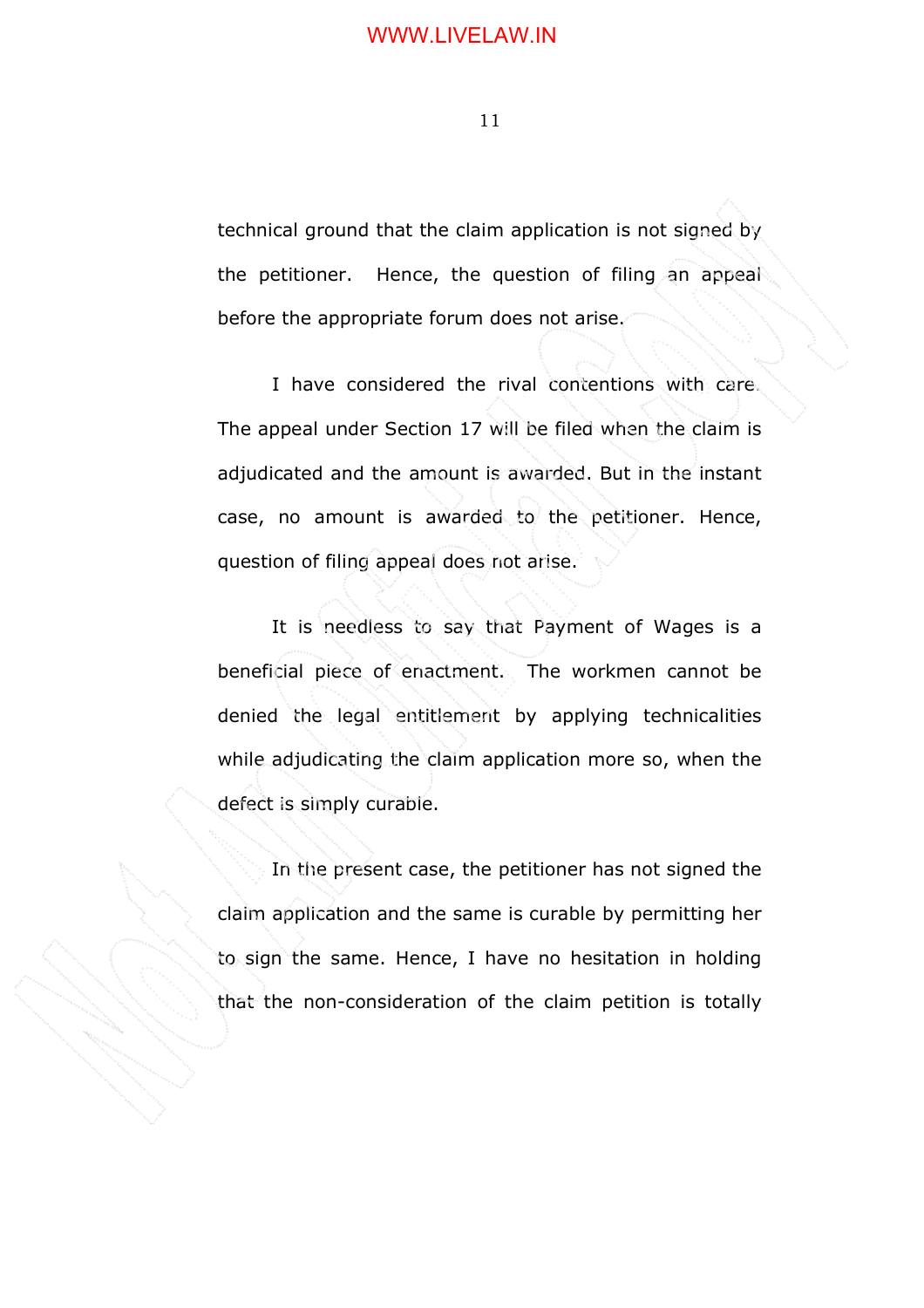## WWW.LIVELAW.IN

12

unsustainable. In my considered view, the matter requires a remand.

8. Accordingly, the writ petition is *allowed*. The order dated 28.01.2015 in Case No.ಸಕಾಆಮೈ/ವೇಪಾಕಾ/ಸಿಆರ್-8/14-15 passed by - The Assistant Labour Commissionerthe third respondent at Annexure-'A' is quashed insofar as claim of the petitioner is concerned.

The matter is remitted to the third respondent - The Assistant Labour Commissioner. The Assistant Labour Commissioner is hereby directed to permit the petitioner to sign the claim application and adjudicate the dispute in accordance with law within a period of six months from the date of receipt of a copy of this order.

In view of quashing of Annexure-'A', the endorsement dated 28.08.2015 vide Ref No. ಸಕಾಆಮೈ/ವೇಪಾಕಾ/ಸಿಆರ್–8/14–15 at Annexure-'D' issued by